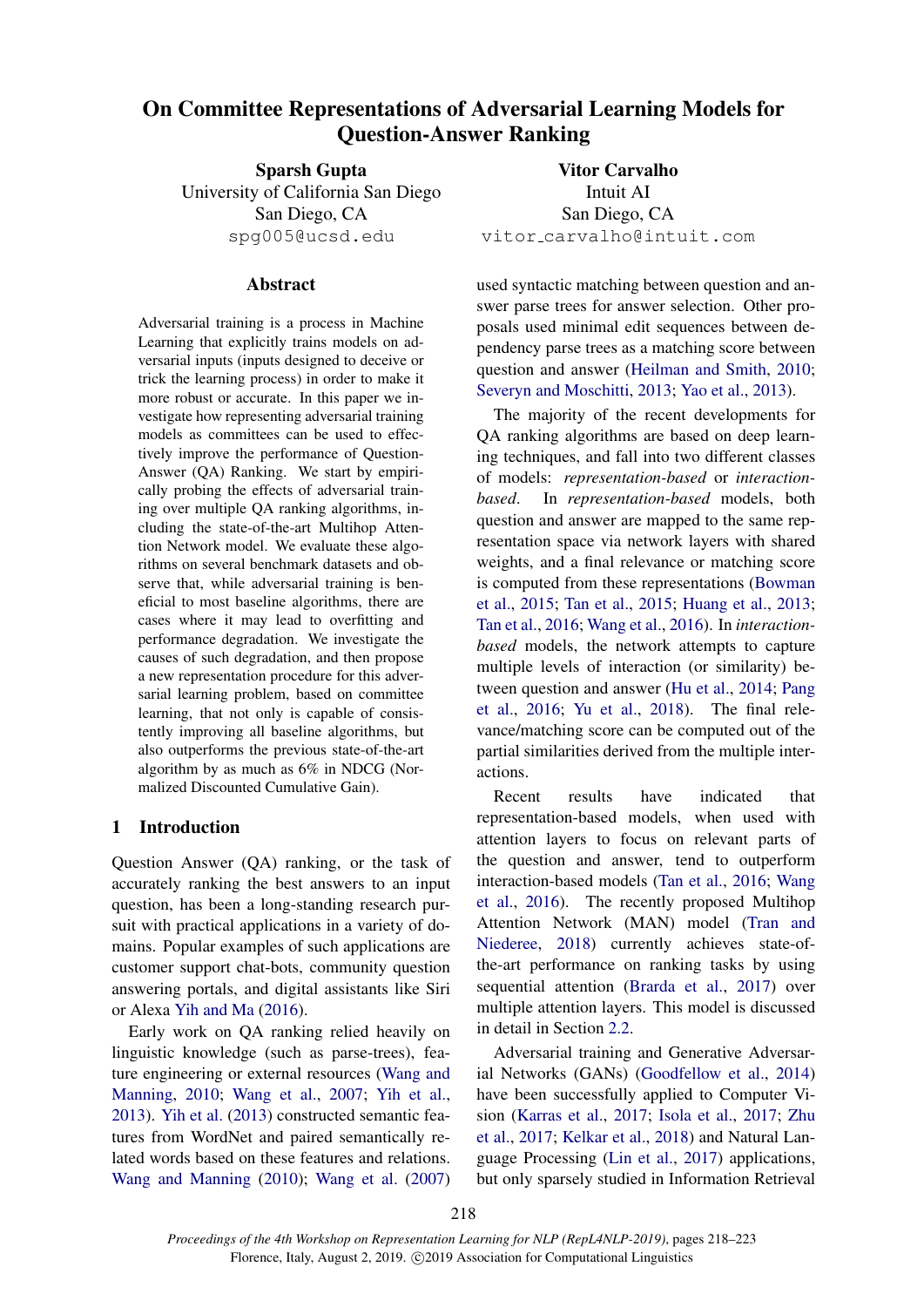tasks. As described by [Wang et al.](#page-5-9) [\(2017\)](#page-5-9), adversarial training in Information Retrieval can be approached by having a *generator model* to sample difficult adversarial examples which are passed to a *discriminator model* that learns to rank on increasingly difficult adversarial examples. This adversarial training process in principle can lead to increased robustness and accuracy of the final ranking model.

We show that in general most models do benefit from adversarial training, with a clear increase in ranking metrics. However, we also observed that not all types of models benefit from straightforward adversarial training. For instance, Multihop Attention Network often displayed worse results with adversarial training. In such cases, we observed that the model was excessively compensating to the current adversarial training data batch and often forgetting previous batches, thus reducing its performance on test data.

To help address this issue, we propose a novel committee representation to adversarial modeling for QA ranking that can be applied to any underlying ranking algorithm. Not only does it address the observed "overfitting" that may occur during adversarial training, but provides an improvement to all baseline QA ranking models we tested. In particular, we introduce a new state-of-the-art model *AdvCom-MAN* (Adversarial Committee - Multihop Attention Network) for QA ranking that displays, to the best of our knowledge, state-ofthe-art results on four different datasets for QA Ranking.

# <span id="page-1-3"></span>2 Approaches

We introduce in this section the various algorithms and techniques that we use to investigate the use of adversarial training to QA ranking.

#### 2.1 Baselines

We used two recently proposed interaction based models as baselines, meaning that these models work on interaction (lexical similarities) between the question and answer text.

- Match Pyramid Proposed by [Pang et al.](#page-4-7) [\(2016\)](#page-4-7), this model uses convolution layers on the "interaction matrix" formed by taking the dot product of embeddings of question words with answer words.
- Deep Matching Net This model was proposed by [Yang et al.](#page-5-10) [\(2018\)](#page-5-10) and was origi-

nally meant for multi-turn conversations, but we adapted a version of it for single turn conversation which can also work as QA ranking. Similar to Match Pyramid in most aspects, this model uses 2 interaction matrices, the second one being constructed in a similar fashion of dot products between embeddings obtained by a Bi-directional Gated Recurrent Unit (Bi-GRU).

## <span id="page-1-0"></span>2.2 Multihop Attention Network (MAN)

This model was recently proposed by [Tran and](#page-5-7) [Niederee](#page-5-7) [\(2018\)](#page-5-7) as state-of-the-art in QA ranking tasks. A bi-directional LSTM layer first generates the representations of question and answer words. Following this, multiple "hops" or multiple layers of attention are used to get attended representations of the question and answer at each attention layer. This is accomplished by using sequential attention [\(Brarda et al.,](#page-4-8) [2017\)](#page-4-8) at every layer. The intuition for this architecture is to compare and analyze the question and answer from different points of view by focusing on different parts of the text in each hop. At each attention hop, cosine similarity is computed between the question and answer representations. The final matching score is calculated by summing the cosine similarities at each layer (Equation [1\)](#page-1-1).

<span id="page-1-1"></span>
$$
sim(q, a) = \sum_{k} \cos\left(o_q^{(k)}, o_a^{(k)}\right) \tag{1}
$$

Here  $o_q^{(k)}$  and  $o_a^{(k)}$  refer to the question and answer representations after the kth hop in the network. All the models are trained by minimizing the Hinge Loss (Equation [2\)](#page-1-2) with L2 regularization.

<span id="page-1-2"></span>
$$
L = \max\{0, M - sim(q, a_+) + sim(q, a_-)\} \tag{2}
$$

where  $M$  is the margin,  $q$  is the input question, and  $a_+$  and  $a_-$  are correct and incorrect answers to q respectively.

#### 2.3 Vanilla Adversarial Learning

IRGAN (Information Retrieval Generative Adversarial Networks) has been recently proposed as a generic adversarial learning framework for several Information Retrieval tasks [\(Wang et al.,](#page-5-9) [2017\)](#page-5-9). In this paper we focus the adaptation of IRGAN to pairwise cases, which adapt well to the QA ranking problem.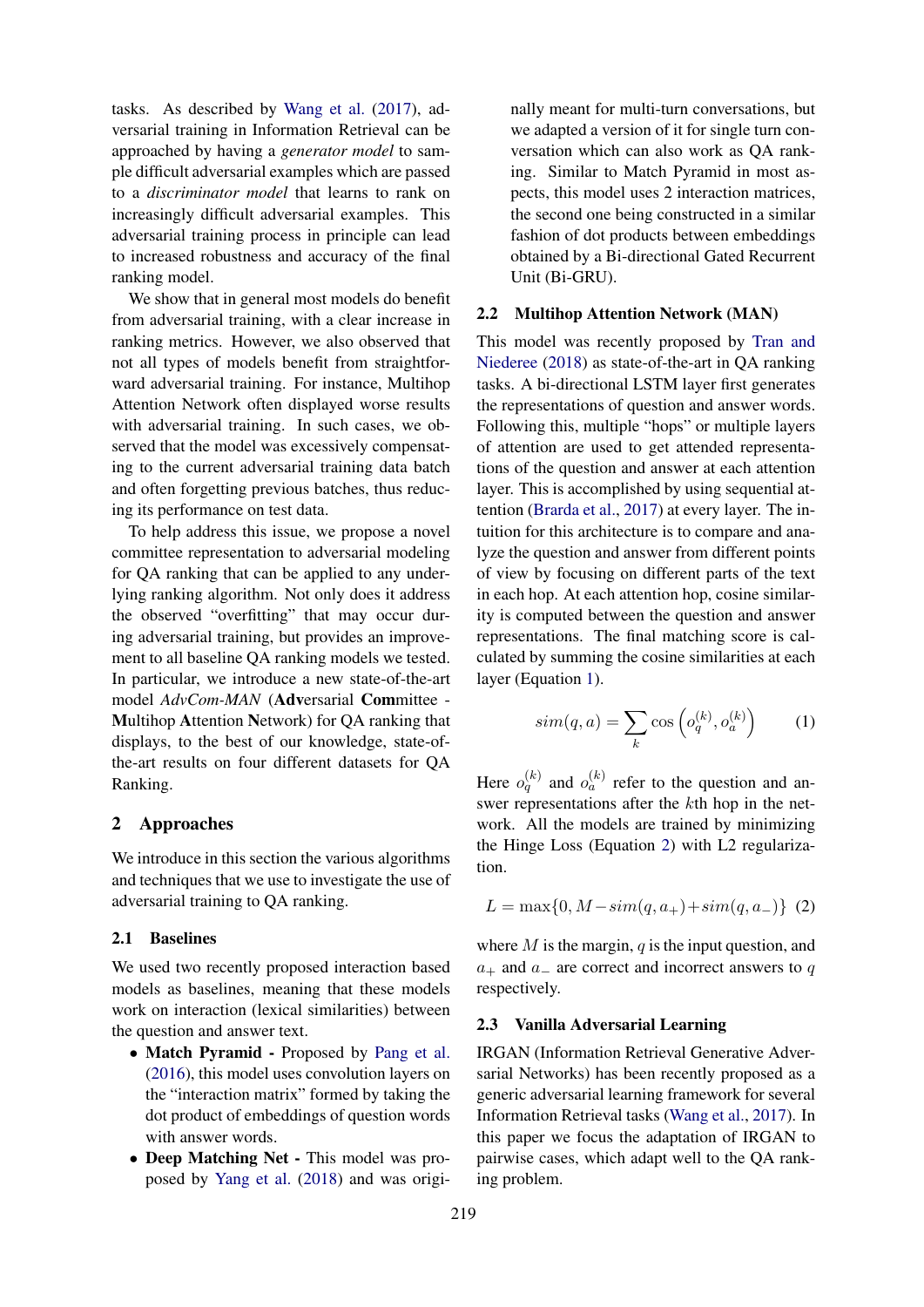IRGAN uses the same minimax game idea as a Generative Adversarial Network (GAN) [\(Good](#page-4-9)[fellow et al.,](#page-4-9) [2014\)](#page-4-9) but uses different objective functions for the generator and discriminator. The generator and discriminator of a GAN are initialized with a model pre-trained on original training dataset. In a ranking task setting, the job of generator is to sample difficult incorrect answers given an input question and correct answers for it. The discriminator then learns to rank this difficult dataset.

Since sampling is a non-differentiable operation, the generator cannot be trained using backpropagation by error signal from the discriminator. Hence a Reinforcement Learning strategy [\(Williams,](#page-5-11) [1992;](#page-5-11) [Yu et al.,](#page-5-12) [2017\)](#page-5-12) is used to train the generator where the objective of the generator is to maximize its reward (Equation [3\)](#page-2-0).

$$
L_{Gen} = \frac{1}{K} \sum_{k=1}^{K} \log \left( g_{\theta}(d_k | q) \right) \times reward \quad (3)
$$

$$
L_{Dis} = \frac{1}{K} \sum_{k=1}^{K} hinge(q, a_{+}, d_{k})
$$
\n(4)

where  $d_k$  is the kth adversarial incorrect answer,  $g_{\theta}$  is the generator score for kth answer and question q, and reward is given by Equation [5.](#page-2-1)

$$
reward = 2\left(\sigma\left(hinge(q, a_{+}, d_{k})\right) - 0.5\right) \tag{5}
$$

and  $hinge(q, a_{+}, d_{k})$  is hinge loss (Equation [2\)](#page-1-2). Detailed derivation of these equations has been given in the paper that proposes IRGAN [\(Wang](#page-5-9) [et al.,](#page-5-9) [2017\)](#page-5-9) and has not been delineated here to focus on more relevant aspects of the paper.

#### 2.4 Adversarial Committee Learning

In Section [3](#page-2-2) we present details on our adversarial training experiments. Surprisingly, a number of experiments showed results with high variance that seemed somewhat contradictory to the expectation that adversarial training should boost model performance (or at least not deteriorate it). After careful observation, we noticed that as adversarial training progresses, some models may start overfitting to the adversarial examples in the current batch, and partially forgetting the original training data, which consequently leads to a deterioration of test data ranking performance.

This led to the development of a novel adversarial committee learning strategy that boosts the

model performance, irrespective of the nature of model itself. The idea is to sample the model at regular intervals during adversarial training, including the pre-trained model and the fully trained model after adversarial training. The intuition behind this strategy is that the sampled models have decision boundaries that are fit to different proportions of the original dataset and the adversarial dataset, consequently creating a committee of diverse decision makers. This idea is very similar to the work of [Elsas et al.](#page-4-14) [\(2008\)](#page-4-14) where perceptrons are sampled during training to be a part of the decision making committee. This work uses the original dataset to form the committee, as opposed to adversarial dataset which is used in our model.

<span id="page-2-0"></span>During prediction, given a question  $q$  and a candidate answer a, the matching score between them  $score(q, a)$  is computed as shown in equation [6.](#page-2-3)

<span id="page-2-3"></span>
$$
score(q, a) = \sum_{i=1}^{N} w_i h_i(q, a)
$$
 (6)

<span id="page-2-1"></span>where  $h_i(q, a)$  is the matching score between q and  $a$  given by ith model, and  $w_i$  is the weight assigned to ith model. This weight is computed by first recording the performance metric (MRR, MAP, NDCG@5, etc.) on the validation dataset for all models, and then normalizing them to 1. We sampled these  $N$  models at regular intervals during adversarial training process. For our experiments, we sampled the models at every 3rd epoch to be a part of the committee. We tried different sampling strategies but this one worked out to be the best trade-off between committee performance and run-time during prediction.

The results show that this strategy works for all types of models and it overcomes the overfitting issues observed with vanilla adversarial training.

#### <span id="page-2-2"></span>3 Experiments

## <span id="page-2-4"></span>3.1 Datasets

We use four datasets, belonging to factoid and non factoid categories to evaluate the proposed strategy. WikiQA is an open domain question answering dataset that was introduced by [Yang](#page-5-13) [et al.](#page-5-13) [\(2015\)](#page-5-13) and has now become a very popular benchmark dataset for QA ranking systems. [Feng et al.](#page-4-15) [\(2015\)](#page-4-15) recently released a large nonfactoid QA dataset for insurance domain - Insurance QA. Like [Tran and Niederee](#page-5-7) [\(2018\)](#page-5-7), we use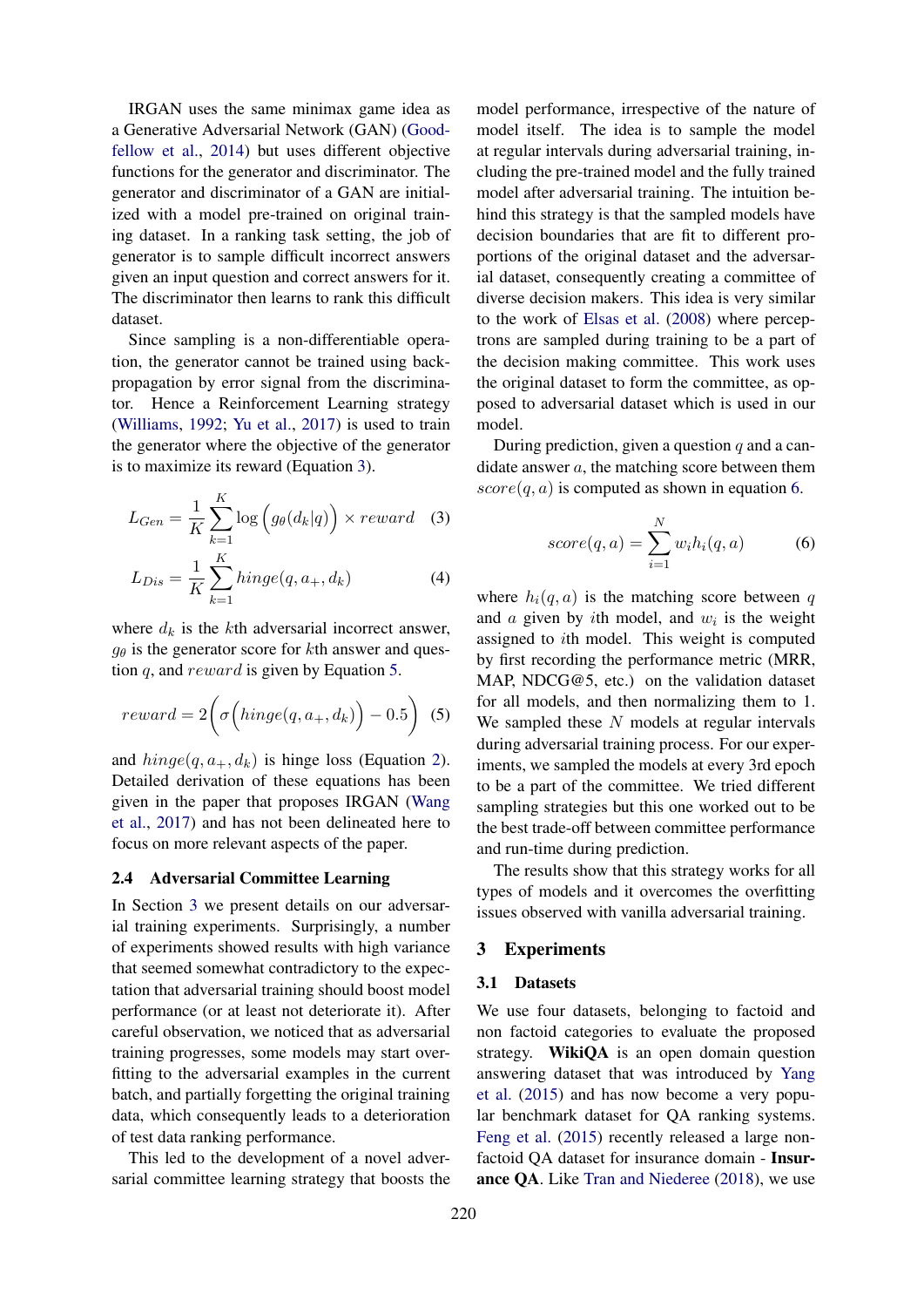<span id="page-3-0"></span>

|                         | <b>WikiQA</b>   |            | <b>Insurance QA</b> |        | <b>FiQA</b>      |            | <b>Tax Domain QA</b> |
|-------------------------|-----------------|------------|---------------------|--------|------------------|------------|----------------------|
| Model                   | (19k/2.5k/5.8k) |            | (926k/724k/650k)    |        | (700k/300k/300k) |            | (42k/14k/14k)        |
|                         | NDCG@5          | <b>MRR</b> | test-1              | test-2 | NDCG@5           | <b>MRR</b> | prec@1               |
| Match Pyramid           | 0.6628          | 0.6258     | 0.4571              | 0.4036 | 0.3423           | 0.4571     | 0.5767               |
| + Vanilla Adversarial   | 0.6939          | 0.6675     | 0.5269              | 0.4602 | 0.3715           | 0.4859     | 0.6437               |
| + Adversarial Committee | 0.6987          | 0.6748     | 0.5307              | 0.4751 | 0.3812           | 0.4866     | 0.6568               |
| Deep Matching Net       | 0.6922          | 0.6533     | 0.6135              | 0.5498 | 0.3972           | 0.4963     | 0.6601               |
| + Vanilla Adversarial   | 0.6952          | 0.6692     | 0.6464              | 0.6007 | 0.4114           | 0.5149     | 0.6636               |
| + Adversarial Committee | 0.7051          | 0.67       | 0.688               | 0.625  | 0.4157           | 0.5191     | 0.6863               |
| <b>MAN</b>              | 0.7328          | 0.7134     | 0.7032              | 0.668  | 0.4312           | 0.5153     | 0.7927               |
| + Vanilla Adversarial   | 0.7337          | 0.711      | 0.6951              | 0.6509 | 0.3844           | 0.465      | 0.7975               |
| + Adversarial Committee | 0.7402          | 0.7205     | 0.7267              | 0.6814 | 0.4601           | 0.5318     | 0.8029               |

Table 1: Experimental results of adversarial learning on different datasets; Models have been evaluated on NDCG@5 and MRR for WikiQA and FiQA, and on Precision@1 for Insurance QA test sets 1 and 2, and Tax Domain QA

version 1 of this dataset which is divided into a training, validation and 2 test sets. FiQA, the financial domain non-factoid dataset $<sup>1</sup>$  $<sup>1</sup>$  $<sup>1</sup>$  was released</sup> recently and built by crawling data from Reddit, StockTwits and StackExchange. Tax Domain QA dataset was obtained from a popular tax domain question answering platform. Each question had only one correct answer, so we create an answer pool for each question by randomly sampling incorrect answers from the entire collection of answers. Table [1](#page-3-0) shows the size of these datasets in terms of QA pairs in the (train/ validation/ test) format.

We evaluate these datasets on different metrics. For the datasets that have only 1 correct answer in the answer pool associated with every question, we use precision  $@1$  since it the the most suitable metric. For datasets that have multiple correct answers, more comprehensive metrics such as Mean Reciprocal Rank (MRR) and NDCG@5 have been used that evaluate the model's ability to retrieve not only the most relevant, but all relevant answers.

# 3.2 Results

In this Section we present our experimental results on running adversarial training techniques over different QA ranking baseline algorithm (from Section [2\)](#page-1-3) on multiple QA datasets (from Section [3.1\)](#page-2-4). For all the models, we use the prefix Advwhen we refer to their variants trained by vanilla adversarial learning, and AdvCom- when they are trained by adversarial committee learning.

From Table [1](#page-3-0) it can be seen that the metrics show fairly similar trends across all datasets<sup>[2](#page-0-0)</sup>.

Based on the results from all our experiments, we observed that the overall performance of Multihop Attention Network and its variants was the best of the three model types, followed by Deep Matching Network and its variants. Match Pyramid and its variants had the lowest performance scores in general, except for a few anomalous cases where AdvCom-Match Pyramid performed better than few variants of Deep Matching Network on some of the datasets. Furthermore, the results also show that while vanilla adversarial learning provides a significant boost in model performance for Match Pyramid and Deep Matching Network, the performance boost by adversarial committee learning was much better. However for MAN, vanilla adversarial learning significantly worsens the base model performance for most datasets. Our hypothesis is that since MAN has a higher capacity, it overfitted to adversarial training samples thereby forgetting some of its knowledge from original dataset. Adversarial committee learning however addresses this issue and improves the performance of base MAN by creating a committee of diverse decision makers that contain knowledge from both original and adversarial dataset. Consequently, the AdvCom-MAN establishes new state-of-the-art standards for QA ranking models on almost all datasets.

<sup>1</sup><https://sites.google.com/view/fiqa>

 $2$ All row differences are statistically significant based on 95% bootstrap confidence interval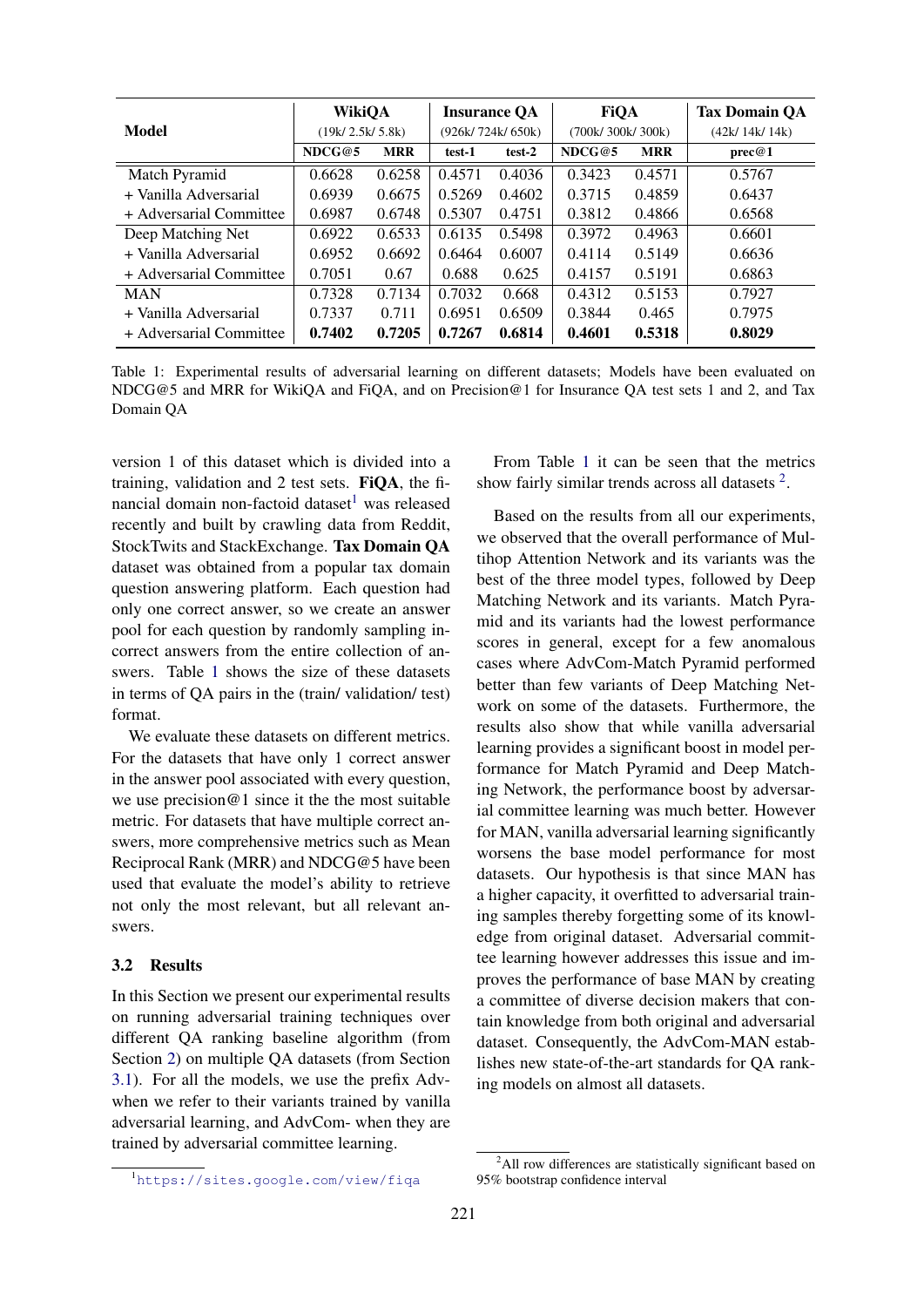# 4 Discussion and Conclusion

In this work we provided a large empirical investigation on the effects of adversarial training applied to deep QA ranking models. We explored both interaction-based and representationbased QA ranking models, including the previous state-of-the-art Multihop Attention Network algorithm. While in most cases adversarial training proved to be indeed beneficial to QA ranking, we observed that in some cases overfitting to the adversarial training data during adversarial learning could lead to lower than expected ranking performance.

We then proposed a new adversarial learning representation based on a committee strategy to improve QA ranking performance. We showed that the adversarial committee technique was able to boost the performance of all models and in all datasets. As a result, an adversarial committee applied to the MAN algorithm presented the new state-of-the-art results for QA ranking on all datasets tested on this paper, including WikiQA, InsuranceQA and FiQA.

#### References

- <span id="page-4-2"></span>Samuel R. Bowman, Gabor Angeli, Christopher Potts, and Christopher D. Manning. 2015. A large annotated corpus for learning natural language inference. In *Proceedings of the 2015 Conference on Empirical Methods in Natural Language Processing (EMNLP)*, pages 632–642. ACL.
- <span id="page-4-8"></span>Sebastian Brarda, Philip Yeres, and Samuel R. Bowman. 2017. Sequential attention: A context-aware alignment function for machine reading. In *Proceedings of the 2nd Workshop on Representation Learning for NLP*, pages 75–80. ACL.
- <span id="page-4-14"></span>Jonathan L. Elsas, Vitor R. Carvalho, and Jaime G. Carbonell. 2008. Fast learning of document ranking functions with the committee perceptron. In *Proceedings of the 1st ACM International Conference on Web Search and Data Mining*. ACM.
- <span id="page-4-15"></span>Minwei Feng, Bing Xiang, Michael R. Glass, Lidan Wang, and Bowen Zhou. 2015. Applying deep learning to answer selection: A study and an open task. In *Workshop on Automatic Speech Recognition and Understanding*, pages 813–820. IEEE.
- <span id="page-4-9"></span>Ian Goodfellow, Jean Pouget-Abadie, Mehdi Mirza, Bing Xu, David Warde-Farley, Sherjil Ozair, Aaron Courville, and Yoshua Bengio. 2014. Generative adversarial nets. In *Advances in Neural Information Processing Systems*, pages 2672–2680.
- <span id="page-4-0"></span>Michael Heilman and Noah A. Smith. 2010. Tree edit models for recognizing textual entailments, paraphrases and answers to questions. In *Human Language Technologies: The 2010 Annual Conference of the North American Chapter of the Association for Computational Linguistics*, pages 1011–1019. ACL.
- <span id="page-4-6"></span>Baotian Hu, Zhengdong Lu, Hang Li, and Qingcai Chen. 2014. Convolutional neural network architectures for matching natural language sentences. In *Advances in Neural Information Processing Systems*.
- <span id="page-4-4"></span>Po-Sen Huang, Xiaodong He, Jianfeng Gao, Li Deng, Alex Acero, and Larry P. Heck. 2013. Learning deep structured semantic models for web search using clickthrough data. In *Proceedings of the 36th ACM International Conference on Information and Knowledge Management*, pages 2333–2338. ACM.
- <span id="page-4-11"></span>Philip Isola, Jun-Yan Zhu, Tinghui Zhou, and Alexi A. Efros. 2017. Image-to-image translation with conditional adversarial networks. *2017 IEEE Conference on Computer Vision and Pattern Recognition (CVPR)*, pages 5967–5976.
- <span id="page-4-10"></span>Tero Karras, Timo Aila, Samuli Laine, and Jaakko Lehtinen. 2017. Progressive growing of gans for improved quality, stability, and variation. *CoRR*, abs/1710.10196.
- <span id="page-4-12"></span>Sachin Kelkar, Chetanya Rastogi, Sparsh Gupta, and G.N. Pillai. 2018. Squeezegan: Image to image translation with minimum parameters. In *2018 IEEE International Joint Conference on Neural Networks (IJCNN)*, pages 1–6.
- <span id="page-4-13"></span>Kevin Lin, Dianqi Li, Xiaodong He, Zhengyou Zhang, and Ming-Ting Sun. 2017. Adversarial ranking for language generation. In *Advances in Neural Information Processing Systems*, pages 3155–3165.
- <span id="page-4-7"></span>Liang Pang, Yanyan Lan, Jiafeng Guo, Jun Xu, Shengxian Wan, and Xueqi Cheng. 2016. Text matching as image recognitionm. In *Proceedings of the 30th AAAI Conference on Artificial Intelligence*, pages 2793–2799. AAAI.
- <span id="page-4-1"></span>Aliaksei Severyn and Alessandro Moschitti. 2013. Automatic feature engineering for answer selection and extraction. In *Proceedings of the 2013 Conference on Empirical Methods in Natural Language Processing (EMNLP)*, pages 458–467. ACL.
- <span id="page-4-3"></span>Ming Tan, Cicero dos Santos, Bing Xiang, and Bowen Zhou. 2015. Lstm-based deep learning models for non-factoid answer selection. *CoRR*, abs/1511.04108.
- <span id="page-4-5"></span>Ming Tan, Cicero dos Santos, Bing Xiang, and Bowen Zhou. 2016. Improved representation learning for question answer matching. In *Proceedings of the 54th Annual Meeting of the Association for Computational Linguistics (Volume 1: Long Papers)*, pages 464–473. ACL.